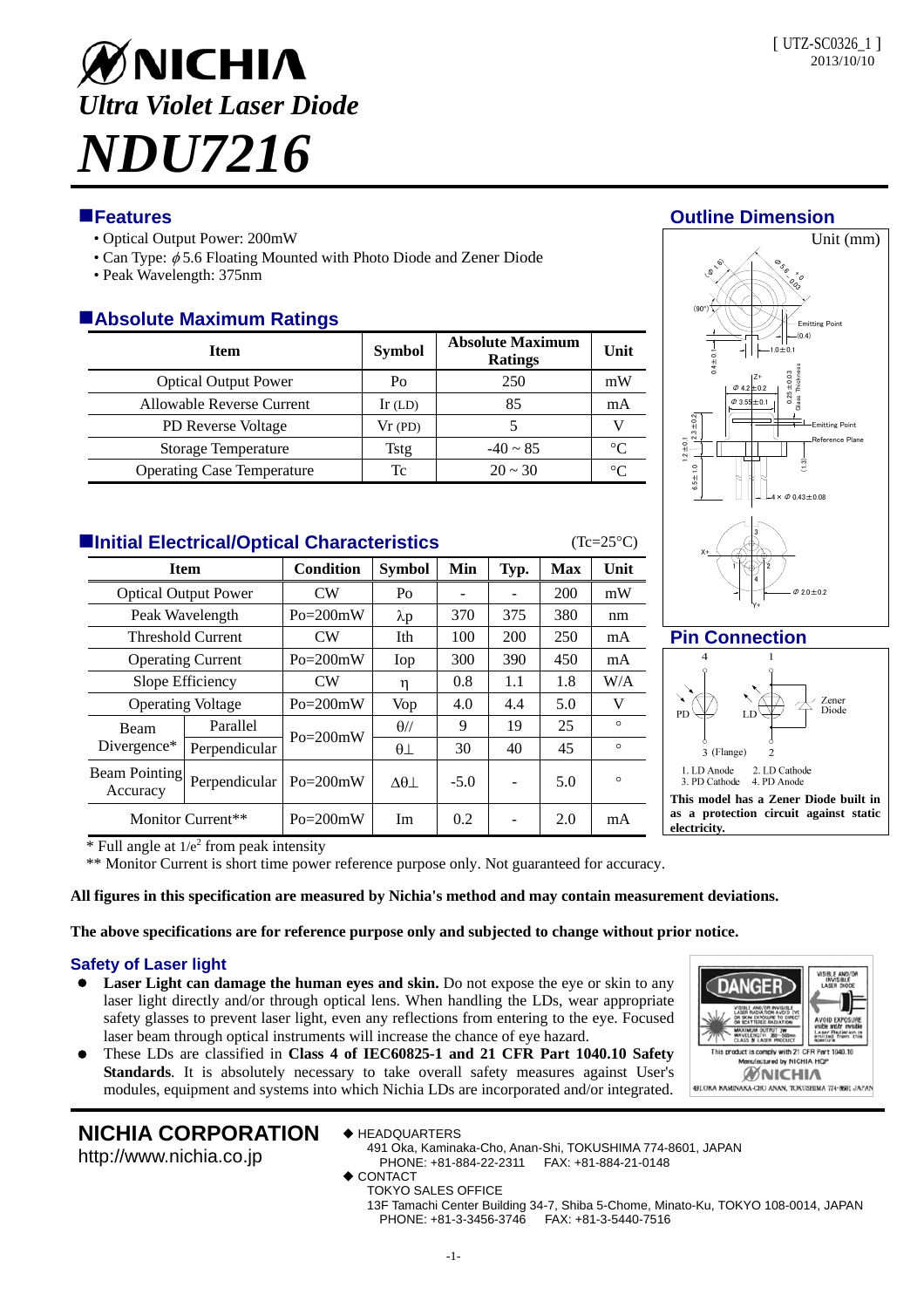

# **Typical Characteristics**<br>**Coptical Output Power vs. Forward Current**



◆ Monitor Current vs. Optical Output Power



◆Forward Voltage vs. Forward Current







◆Far Field Pattern



◆Typical Spectrum